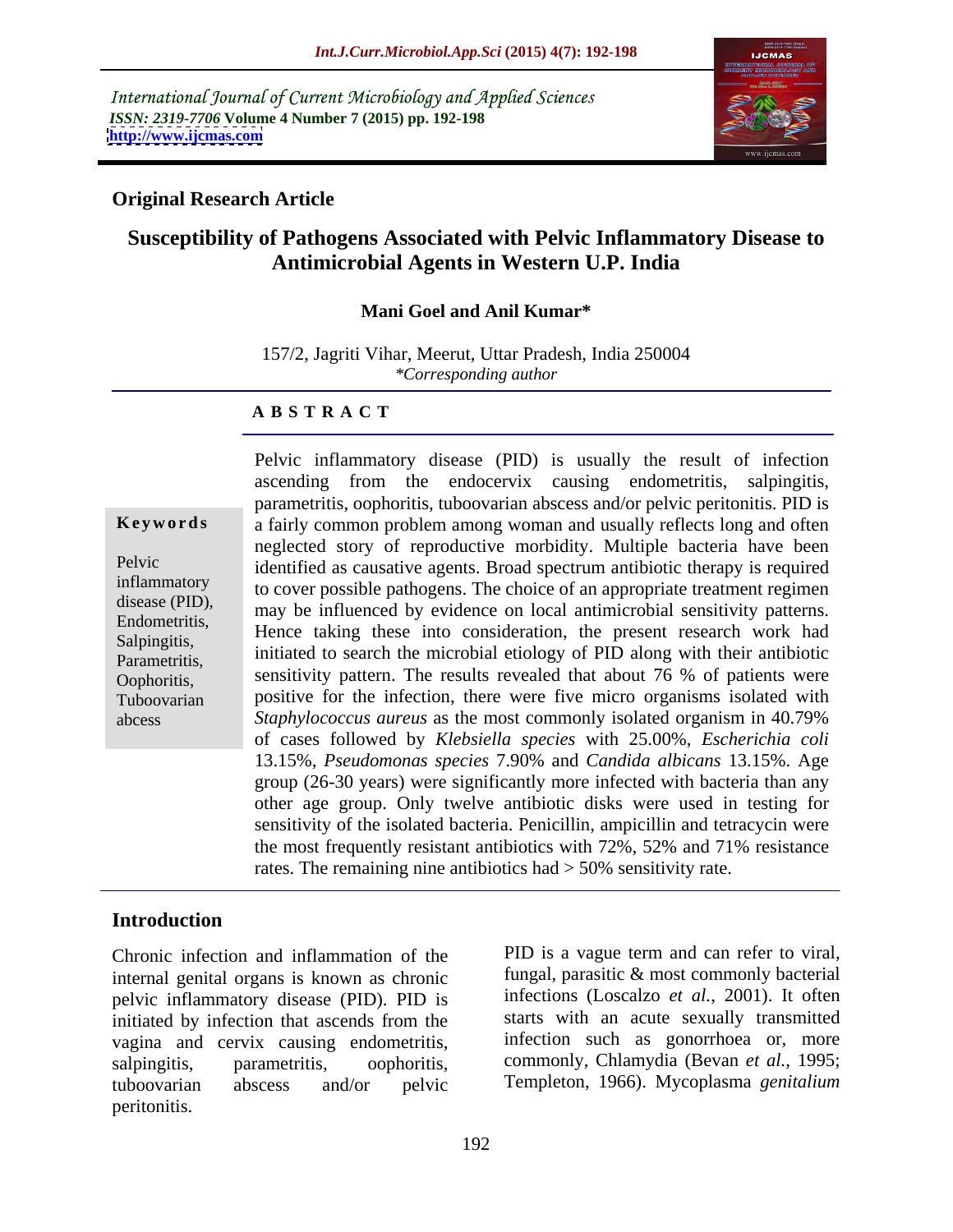Chlamydia infection may go undiagnosed for years thus produces chronic species. 10% of women in one study had inflammation of the pelvic organs with scarring, adhesions, and tubal blockage. The 65% had asymptomatic infection with *N.*  damaged organs are also become vulnerable *gonorrhoea*. It was noted in one study that to infection by other bacteria, so that chronic 10 40% of untreated women with *N.*  PID often involves multiple bacteria, *gonorrhoea* developed PID and 20–40% of Gardnerella *vaginalis*, Haemophilus women infected with *C. trachomatis influenzae*, and anaerobes, such as developed PID. A large proportion of the Peptococcus and Bacteroides species. It is ectopic pregnancies occurring every year are likely that delaying treatment increases the risk of long term sequelae such as ectopic pregnancy, infertility and pelvic pain (CDC, Clinical symptoms and signs lack sensitivity and specificity (the positive predictive value



treating PID in the U.S. exceeds billion annually. These costs do not include the indirect costs of treating sequelae such as Since PID involves multiple bacteria, more

Sexually Transmitted Disease (STD Facts, nations and healthcare professionals (Finch, 2007; Sutton *et al.,* 2005). *N. gonorrhoea* is However, not all PID, are caused solely by

has also been associated in some cases of STIs; organisms that are considered normal PID (Cohen *et al.*, 2002). vaginal flora can be involved, and individual cases of PID can be due to either a single organism or a co-infection of many different asymptomatic *C. trachomatis* infection and *gonorrhoea* developed PID and 20–40% of due to the consequences of PID.

> Clinical symptoms and signs lack sensitivity and specificity (the positive predictive value of a clinical diagnosis is 65–90% compared to laparoscopic diagnosis) (Loscalzo *et al.,*

PID is an expensive public health problem. Ceftriaxone or cefoxitin plus doxycycline It has been estimated that the direct costs of (Pelvic Inflammatory Disease treatment at 2001; CDC, 2002; Morcos *et al.,* 1993). Regimen used in Chronic PID includes Doxycycline, Clindamycin plus gentamycin, Ampicillin, Metronidazole, Ofloxacin, Ornidazole, Sulbactam plus doxycycline,

infertility, ectopic pregnancy & preterm than one antibiotic is generally prescribed in birth. treatment regimen. The treatment of PID is More than 10% of reproductive aged women the patient i.e., based on identification of reported a history of PID. 75- 80% women causative agents and their drug sensitivity are affected by PID each year, classichigh-patterns. As PID results due to Microbial risk patient is a menstruating woman synergism, antibiotic resistance makes the younger than 25 years who has multiple sex selection of an optimal antibiotic regimen partners, does not use contraception & lives difficult (Melvin, 1990). The necessity for in an area with a high prevalence of its control has been endorsed by many isolated in 40–60% of women with acute organisms leads to the difficulty in treatment salpingitis, C.*trachomatis* is estimated to be and gives poor clinical cure rates in the the cause in about 60% of cases of women suffering from PID. Taking these salpingitis, which may lead to PID. into consideration the present study deals eMedicine).<br>Since PID involves multiple bacteria, more based on the response and the recovery of nations and healthcare professionals (Finch, 2012). However, antibiotic resistance in the with the isolation and identification of the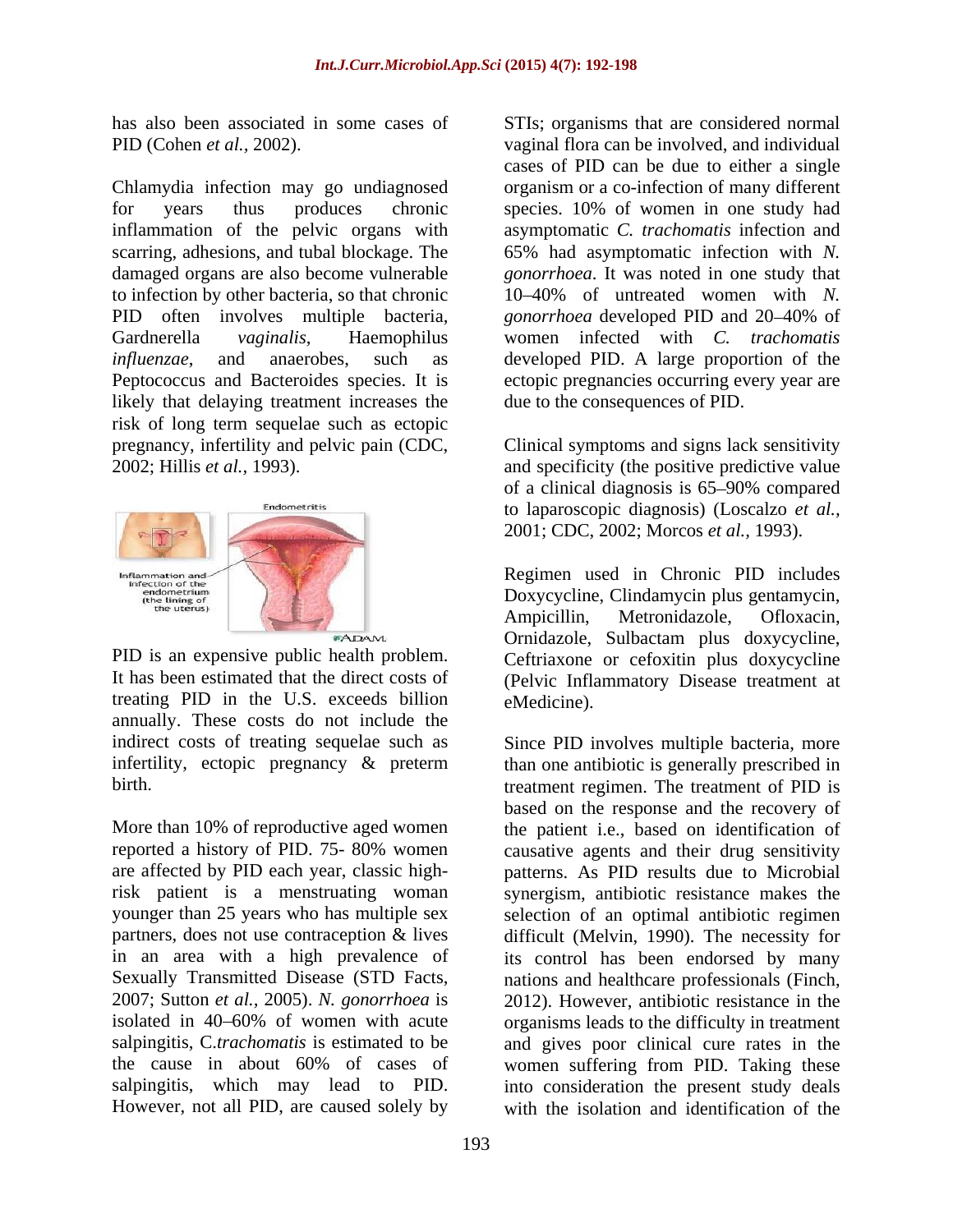pathogens associated with PID and • Aminoglycosides: streptomycin, assessment of antibiotic sensitivity pattern

The study involved 100 clinical samples Results and Discussion which were received from the clinically diagnosed PID patients from Teerthankar Mahaveer Medical College and Hospitals The samples were immediately transported to Microbiology research laboratory. After enrichment, the cultures were inoculated on different selective and differential media and isolated were incubated at 37°C required. The colony characters were screened and identified by conventional methods (Douglas *et al.,* 1991). Staphylococcus aureus accounting for

The inoculum was prepared by direct colony species and *Escherichia coli* in 25% and suspension method recommended in CLSI guidelines (CLSI, 1993). According to these, species  $\overline{7.90\%}$  & Candida albicans well isolated colonies were selected from  $18 \qquad \qquad 13.15\%$ . to 24 hours agar plate and inoculated in nutrient broth or saline suspension. The turbidity of suspension is adjusted to match *Klebsiella* species, *Escherichia coli* and the 0.5 McFarland turbidity standard. After *Pseudomonas* species were common. These adjusting the turbidity of the inoculum, a are normal flora of the gut as the genital sterile cotton swab is dipped into the tract is in close proximity to the lower gastro adjusted suspension. The agar plates were inoculated by streaking the swab over the entire sterile agar surface. The the clinical samples and analysed hence the predetermined battery of antimicrobial discs antibiotic regimen for PID should also was dispensed onto the surface of the inoculated agar plates.

- Cloxacillin, Carbenicillin
- 
- 
- Aminoglycosides: streptomycin, gentamycin, Erythromycin
- of the isolated pathogens. <br>
 Broad spectrum: tetracyclin, Broad spectrum: tetracyclin, chloramphenicol
- **Material and Methods** Polymixin B: Colistin Polymixin B: Colistin

## **Results and Discussion**

from the year January 2012 to February different pathogens. Total 5 clinical isolates 2013. Samples include urine, vaginal swabs, were isolated and further identified as cervical swabs and endometrial specimen. *Staphylococcus aureus, Escherichia coli,* In the present study total 100 clinical samples were analysed for the presence of *Klebsiella* species, *Pseudomonas* species and Candida *albicans* in 76 (76%) cases while in 24 cases (24%) no pathogens were isolated.

> Table 1 and figure 1 shows the most frequently isolated organism was *Staphylococcus aureus* accounting for 40.79% isolates followed by *Klebsiella* 13.15%, respectively while *Pseudomonas* species 7.90% & *Candida albicans* 13.15%.

It was observed that coliform organisms like intestinal tract with faecal flora. Similarly *Candida albicans* was also isolated among possess coverage for fungal pathogens.

The antibiotic discs used were analysed patients was positive for B- lactams: Ampicillin, Penicillin, that cannot withstand any adverse condition. In this study, none of the 100 samples analysed patients was positive for Gonococci. They are fastidious organism

Cephalosporins: Ceftriaxone Table 2 shows the distribution of bacteria Quinolones: Cotrimoxazole species isolates according to age. Frequency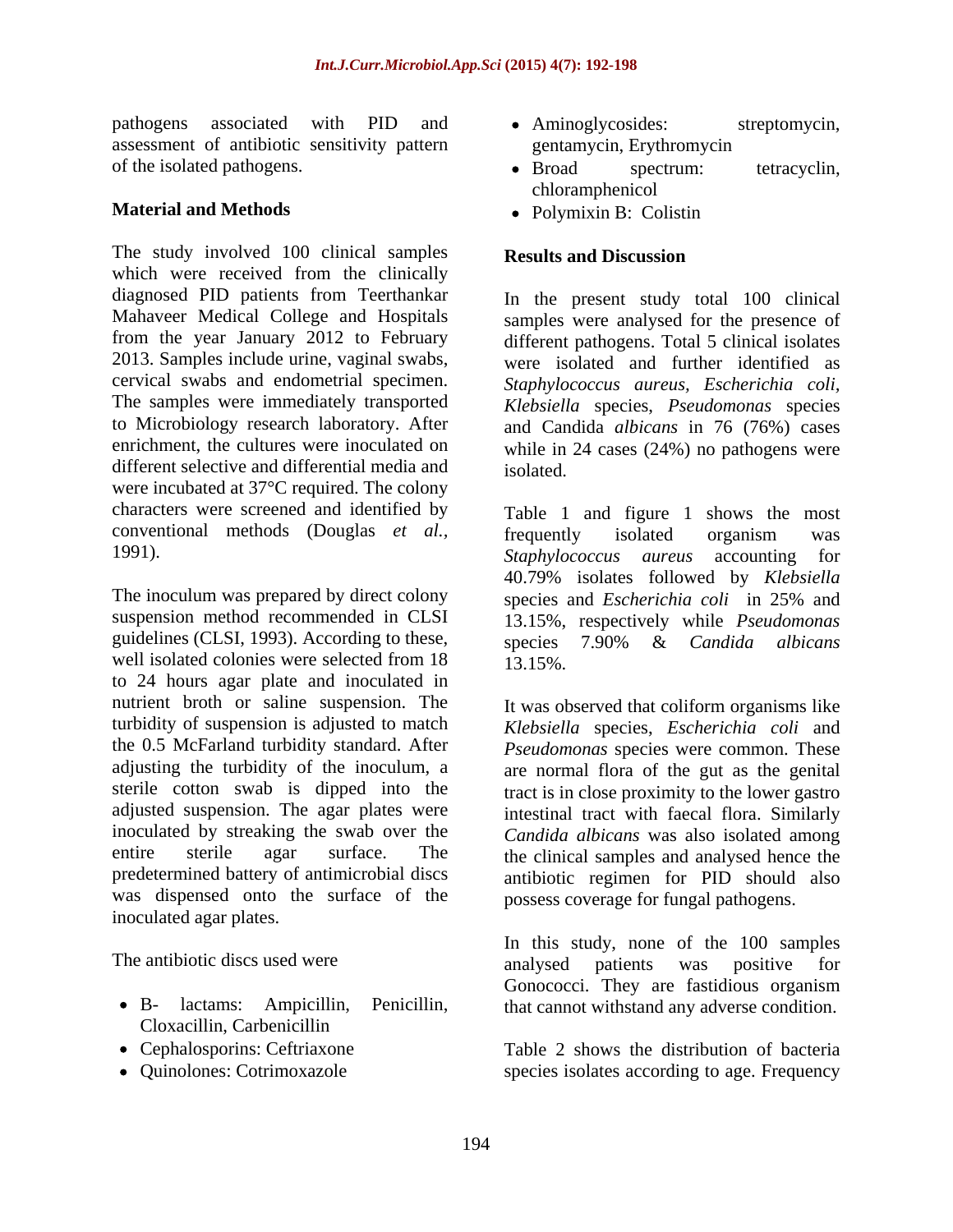of occurrence was predominant with the age

This study contradicts the report of Crombleholme and Smith (1989) but in by women to avoid contamination of their conformity with the report of Maruotti who concluded that PID is common among *Staphylococcus aureus* can adhere objects. sexually active young women of age This suggests a need to discover and provide between 26-30 years. coverage against all possible damaging PID

Table 3 shows the association between the morbidity in treatment efficacy evaluations. bacterial isolates and their antibiotic sensitivity patterns. It was found that The present study clearly indicates that the *Staphylococcus aureus* was more sensitive to Gentamycin (91%), Erythromycin (90%) testing for their antibiotic sensitivity pattern and cefuroxime (97%). Also, it was found are limited in developing countries, despite that *Klebsiella* species was more sensitive to the well known complications associated cefuroxime (95%), gentamycin (92%) and with PID. This would make empirical colistin (82%). While *Escherichia coli* was found to be more sensitive to gentamycin confounding further the problem of (91%) and streptomycin (77%). management. This may be overcome by Pseudomonas species was found to be more establishing well-equipped regional centres sensitive to cefuroxime (96%), colistin (89%) and carbenicillin (94%). in pattern of isolates and antibiograms.

group 26 30 (51.31%). that among the aerobic pathogens isolated According to this study, it was also found *Staphylococcus aureus* had the highest percentage. Therefore care should be taken private parts with any object since, pathogens and also to focus on long term

> facilities both for isolating organisms and antibiotic chemotherapy common, thus confounding further the problem of that that could advise other centres of trends

| <b>Table.1 Dist</b><br>istribution of the different bacteria species isolated from patients in the gynaecological |  |
|-------------------------------------------------------------------------------------------------------------------|--|
| warc                                                                                                              |  |

| <b>Organism Isolated</b> | Total no. of Isolates | <b>Percentage</b> $\%$ |
|--------------------------|-----------------------|------------------------|
| Staphylococcus aureus    |                       | 40.79                  |
| Klebsiella species       |                       | 25.00                  |
| Escherichia coli         |                       | 13.15                  |
| Pseudomonas species      |                       | 7.00 <sub>1</sub>      |
| Candida albicans         |                       | 13.15                  |
| Total                    |                       | 100.00                 |

**Table.2** Distribution of bacteria species isolates according to age of patients

| Age                                               | with grow        | ercentage <sup>.</sup>                                   |
|---------------------------------------------------|------------------|----------------------------------------------------------|
| $\overline{\phantom{0}}$<br>$\frac{15-20}{21-25}$ |                  | $\sqrt{2}$ 0.0<br>.7U                                    |
|                                                   | $\cap$<br>$\sim$ | $\bigcap$ $\bigcap$ $\bigcap$ $\bigcap$<br>$\angle 0.31$ |
| $26 - 30$                                         | $\Omega$         | 51 31                                                    |
| 31-35                                             |                  | 11.84                                                    |
| $36-40$                                           |                  | 2.03                                                     |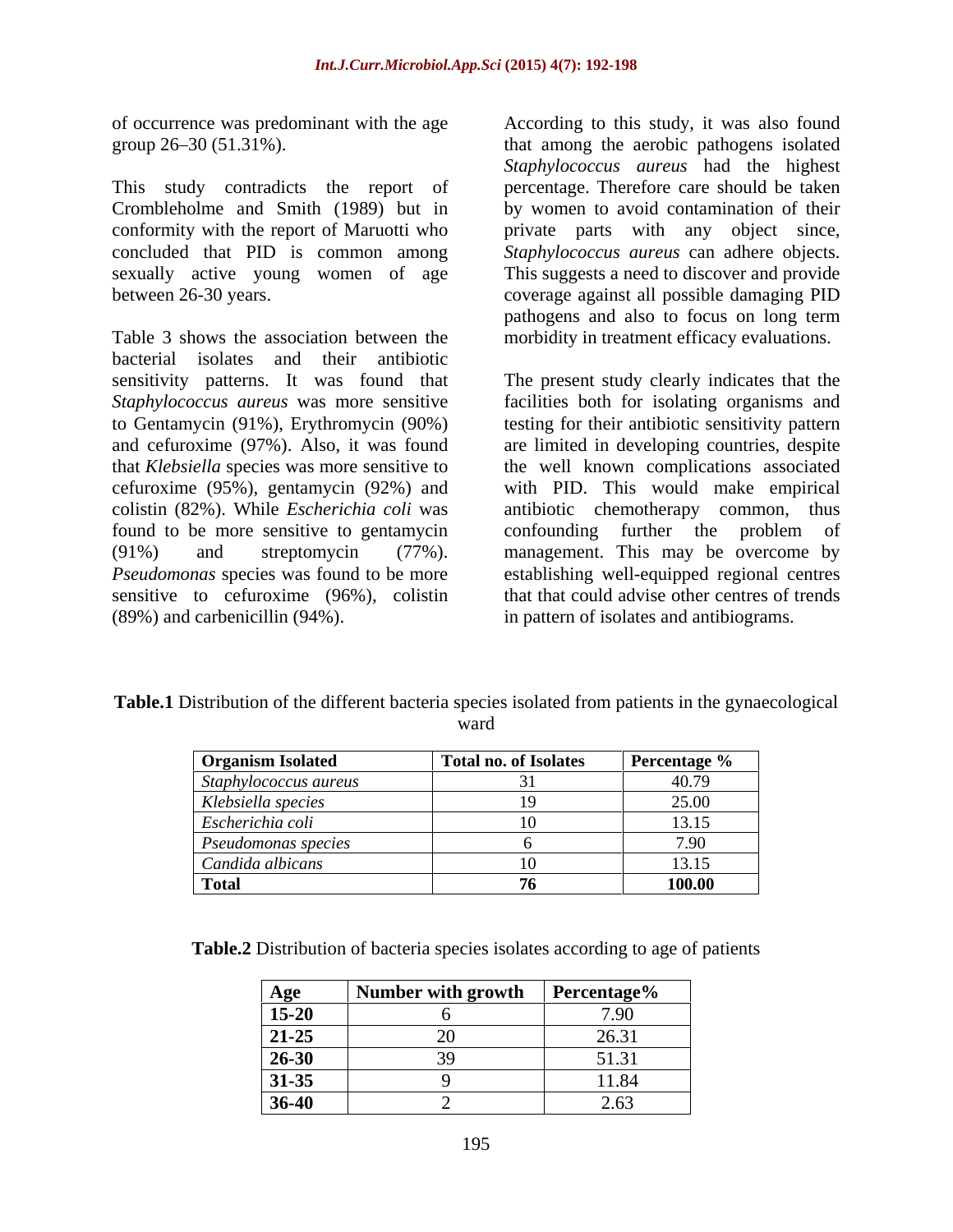### *Int.J.Curr.Microbiol.App.Sci* **(2015) 4(7): 192-198**

| .<br>100.00 |  |  |  |  |
|-------------|--|--|--|--|
|-------------|--|--|--|--|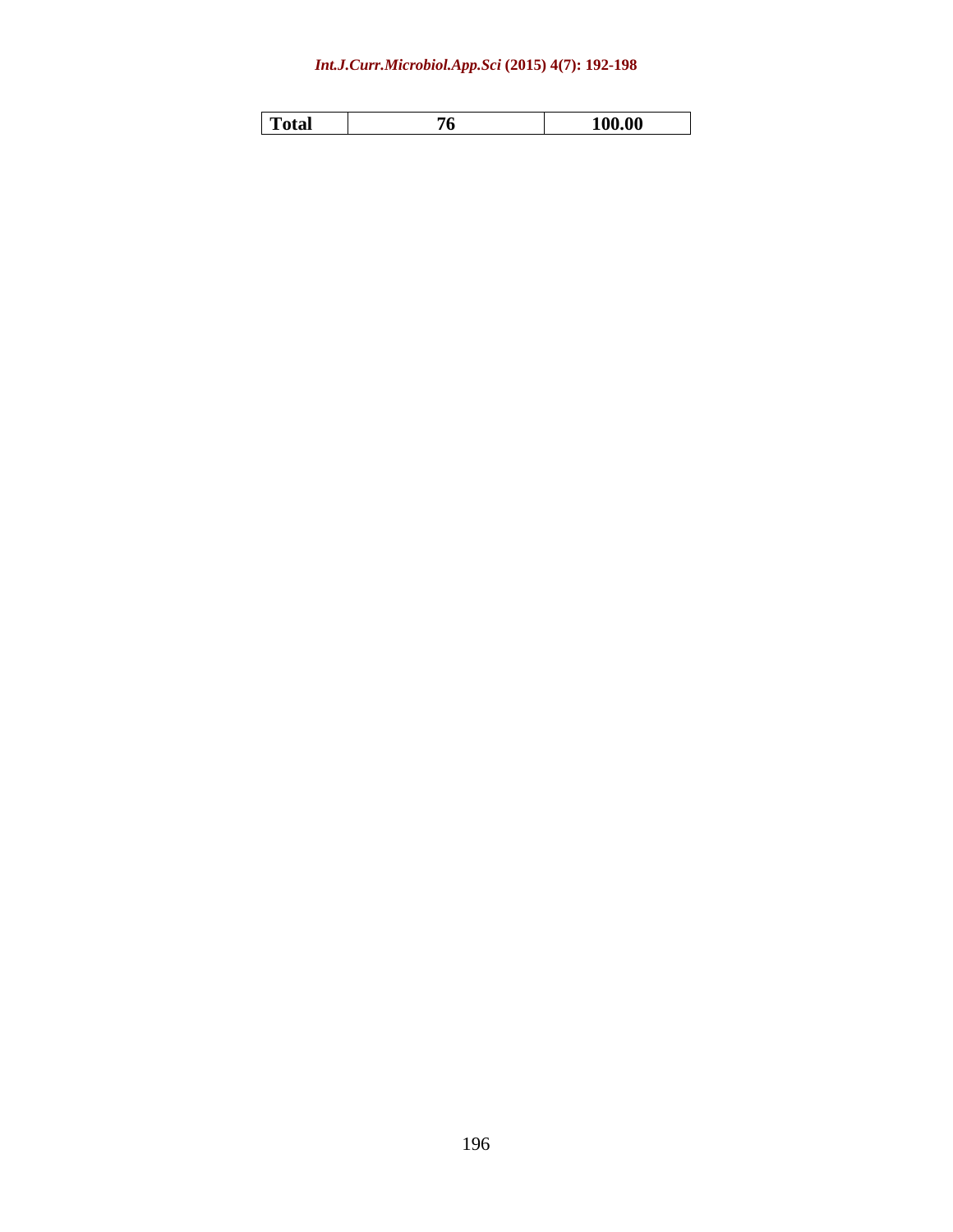| Antibiotics        | Staphylococcus |               |      |         | Klebsiella   Escherichia   Pseudomonas   Susceptibility(%) |
|--------------------|----------------|---------------|------|---------|------------------------------------------------------------|
|                    | aureus         | species       | coli | species |                                                            |
| Ampicillin         | 22             |               | 50   |         | 17 <sup>7</sup><br>41.1                                    |
| Penicillin         | 28             |               |      |         | 28.0                                                       |
| Cloxacillin        |                |               |      |         | 71.0                                                       |
| Carbenicillin      |                |               |      |         | 94.0                                                       |
| Cefuroxime         | 97             |               |      | чn      | 96.0                                                       |
| Cotrimoxazole      |                | 54            | 50   |         | 52.0                                                       |
| Tetracyclin        | 37             | $\sim$ $\sim$ |      |         | 28.3                                                       |
| Chloramphenicol 54 |                |               |      |         | 54.0                                                       |
| Gentamycin         | 91             | 92            |      | $\sim$  | 86.8                                                       |
| Erythromycin       | 90             |               |      |         | 90.0                                                       |
| Streptomycin       | 27             | 46            |      |         | 50.0                                                       |
| Colistin           |                | 82            |      | 89      | 85.5                                                       |

**Table.3** Antibiotic Sensitivity rates(%) of isolated bacteria

**Fig.1** Distribution of the different bacteria species isolated from patients in the gynaecological ward **ward** 



**Fig.2** Distribution of bacteria species isolates according to age of patients